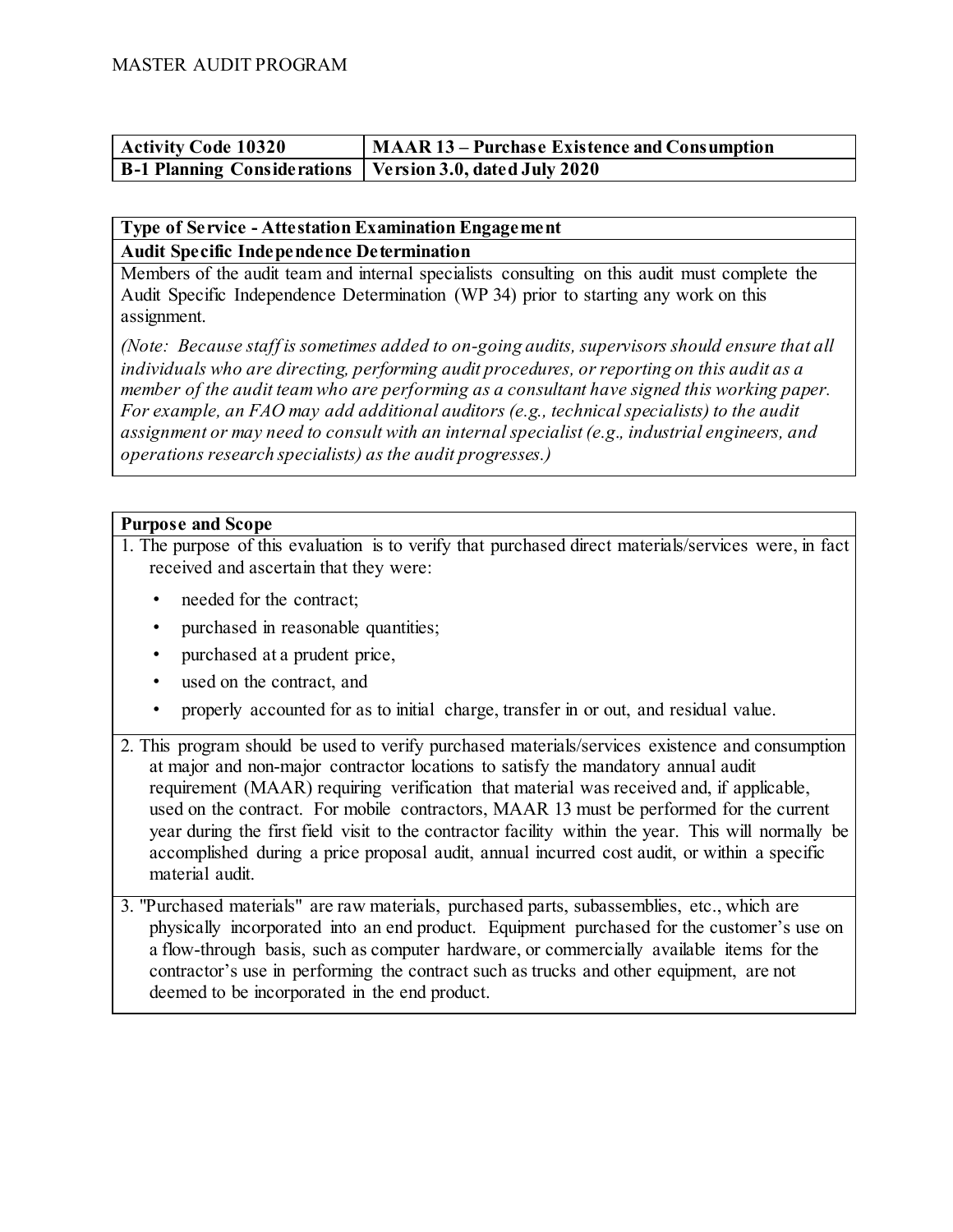### **Purpose and Scope**

- 4. "Purchased services" may include the performance of certain contract tasks by non-company personnel under the direction of the contractor or replacing entire functions within the contractor's organization. Services provided include purchased direct labor personnel to meet temporary requirements, who are supervised by the contractor, or purchasing specific types of services, such as engineers, technical writers and craftsmen, on a regular basis to perform contract requirements.
- 5. If audit leads from prior evaluations suggest significant risk exists, the auditor should consider performing a MMAS compliance audit outside the normal cycle. The extent of audit effort in testing and verifying purchases existence and consumption is dependent on the perceived audit risk and is influenced by (1) the nature and significance of purchased material and services expenses, (2) prior audit experience with the contractor, (3) compliance of the contractor's MMAS system, (4) the contractor's mix of contracts and nature of contract provisions, and (5) the nature of the contractor's organization and operations.
- 6. If the purchased services costs include a significant amount of consultant service costs, the consultant costs should be audited using the Consultant Services audit program (under 10160 activity code in APPS) to evaluate those costs for allowability, allocability, and reasonableness in accordance with FAR 31.205-33.
- 7. This program contains audit steps that will help satisfy all or part of the following mandatory annual audit requirements (MAARs):
	- MAAR 3 Permanent Files
	- MAAR 13 Purchases Existence and Consumption

### **Other Planning Considerations**

Prior to commencing the audit, review Agency guidance that may impact the audit and adjust the scope and procedures appropriately.

#### **References**

- 1. CAM 6-300 Audit of Incurred Material Costs and Purchased Services
- 2. CAM 5-700 Audit of Material Management and Accounting Systems
- 3. DFARS 242.72, 244, 252.242-7004, and FAR 31.205-26
- 4. CAM 4-702.3 and Figure 4-7-3 Identify "Examples of Characteristics and Types of Activity Associated with Illegal Expenditures and Acts for Specific Audit Areas"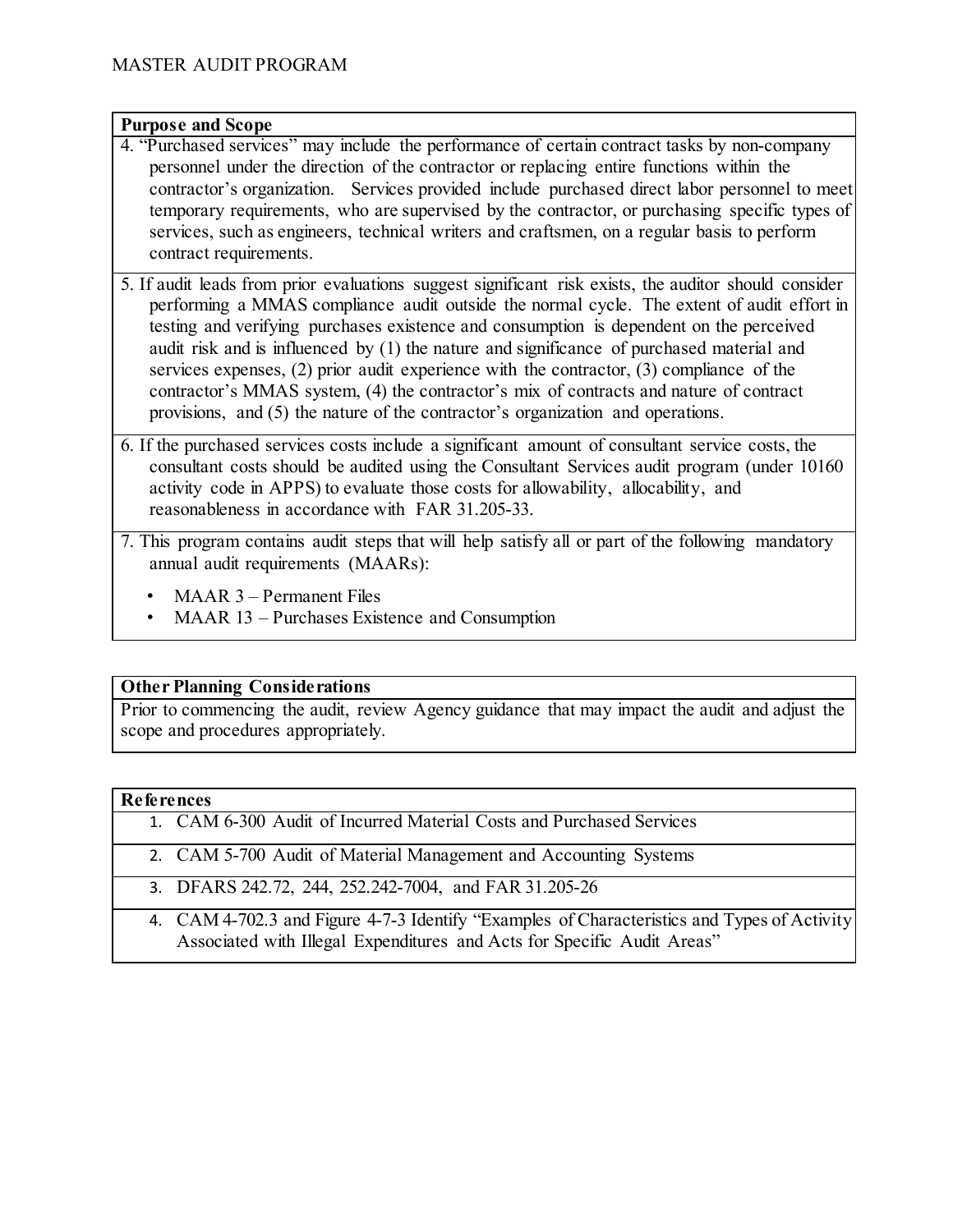| <b>B-1 Preliminary Steps</b>                                                                                                                                                                                                                                                                                                                                                                                                                                                                        | <b>WP</b> Reference |
|-----------------------------------------------------------------------------------------------------------------------------------------------------------------------------------------------------------------------------------------------------------------------------------------------------------------------------------------------------------------------------------------------------------------------------------------------------------------------------------------------------|---------------------|
| Version 3.0, dated July 2020                                                                                                                                                                                                                                                                                                                                                                                                                                                                        |                     |
| 1. Review the current MMAS business system examination report and related<br>section of the contractor's permanent file to obtain an understanding of the<br>contractor's material accounting policies and procedures.                                                                                                                                                                                                                                                                              |                     |
| 2. Using the framework and the guidelines in WP B-2, obtain and document an<br>understanding of the contractor's key internal controls that are relevant to<br>the audit. Auditors should be able to obtain a major portion of this<br>understanding during a walkthrough of the subject matter.                                                                                                                                                                                                    |                     |
| 3. Contact the contracting officer to ascertain any known concerns that impact<br>the subject matter and adjust the audit scope and procedures accordingly.<br>If the work is technical in nature, so that the auditor might be unable to<br>determine whether the effort is being appropriately charged, consider<br>requesting specialist assistance.                                                                                                                                             |                     |
| 4. Notify the appropriate contracting officer of the commencement of the risk<br>assessment and that the expected completion date will be provided in the<br>formal acknowledgement once the risk assessment is complete. The<br>acknowledgement process should be performed in accordance with CAM<br>$4 - 104.$                                                                                                                                                                                   |                     |
| 5. Consider audit leads or key prior audit findings from a review of permanent<br>files and prior audits.                                                                                                                                                                                                                                                                                                                                                                                           |                     |
| 6. Determine whether there are any outstanding contract or CAS<br>noncompliances affecting purchased materials/services (particularly CAS<br>402 and 411). If there are noncompliances, discuss with your supervisor<br>how they will affect your audit scope.                                                                                                                                                                                                                                      |                     |
| 7. Review permanent file to determine if previous audits included findings and<br>recommendations that relate to the subject matter. If there were findings<br>material to the subject matter, document this information in the risk<br>assessment and perform the following procedures:                                                                                                                                                                                                            |                     |
| Ask contractor management if corrective actions were taken to address<br>а.<br>findings and recommendations reported in previous DCAA audits (e.g.,<br>questioned costs, business system deficiencies, CAS audits) and other<br>audits or studies that are relevant to the subject matter of audit. If yes,<br>have contractor explain corrective actions taken and determine if<br>additional audit procedures should be included in the fieldwork to test<br>the corrective actions. (GAGAS 7.13) |                     |
| Document the results of the inquiry and the impact of the corrective<br>b.<br>actions to the subject matter.                                                                                                                                                                                                                                                                                                                                                                                        |                     |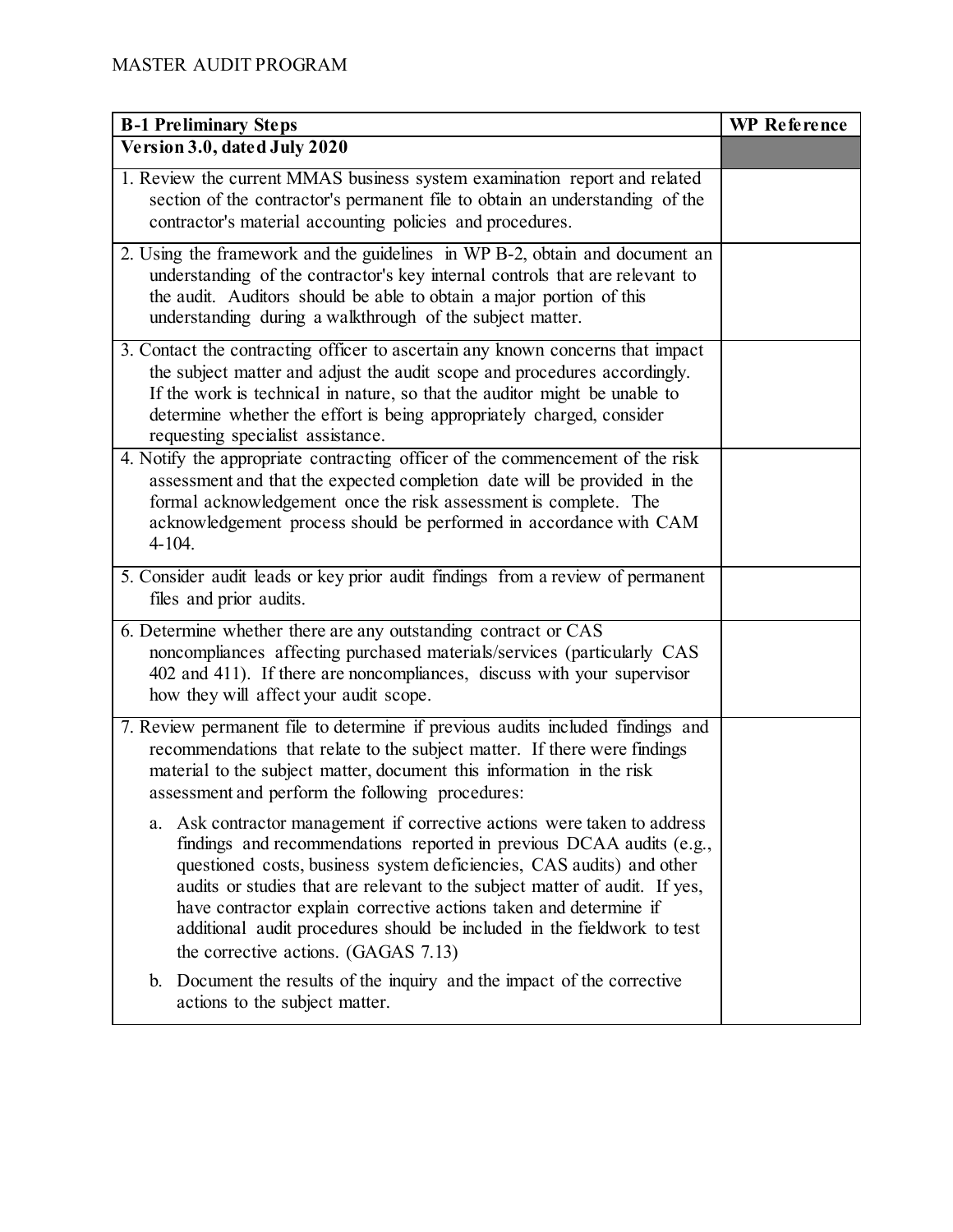| <b>B-1 Preliminary Steps</b>                                                                                                                                                                                                                                                                                                                                                                                                                                                                                                | <b>WP</b> Reference |
|-----------------------------------------------------------------------------------------------------------------------------------------------------------------------------------------------------------------------------------------------------------------------------------------------------------------------------------------------------------------------------------------------------------------------------------------------------------------------------------------------------------------------------|---------------------|
| 8. Review permanent file to determine if the contractor has previously<br>provided other studies or audits (e.g., summary listing of internal audits or<br>external audit reports) that directly relate to the subject matter. If there are<br>no other studies or audits, document that information in the working papers<br>and perform the procedures below.                                                                                                                                                             |                     |
| a. Ask contractor management if internal audits were performed. If yes,<br>request contractor provide a summary listing of the internal audits that<br>would assist us in understanding and evaluating the efficacy of the<br>internal controls relevant to the subject matter of the audit.                                                                                                                                                                                                                                |                     |
| b. If the review of the perm file or the contractor identifies relevant other<br>audits or studies:                                                                                                                                                                                                                                                                                                                                                                                                                         |                     |
| Obtain publicly available information for the relevant other<br>Government agency audits (e.g., websites for DoD IG or other IGs,<br>service audit agencies, etc.).<br>Make appropriate adjustments to your risk assessment and planned<br>procedures based on the reported findings.<br>c. Document the results of the inquiries including the response received<br>from the contractor for any request for access to internal audit reports.<br>(If access was not granted this should include the contractor's rationale |                     |
| or justification for not granting access).<br>d. Determine if additional audit procedures are needed to respond to the<br>identified risk.                                                                                                                                                                                                                                                                                                                                                                                  |                     |
| 9. Hold an entrance conference with the contractor to exchange preliminary<br>information. If applicable, include a follow up with contractor<br>management on:                                                                                                                                                                                                                                                                                                                                                             |                     |
| corrective actions that address previous DCAA audit findings and<br>recommendations,<br>other studies or audits that impact the subject matter.                                                                                                                                                                                                                                                                                                                                                                             |                     |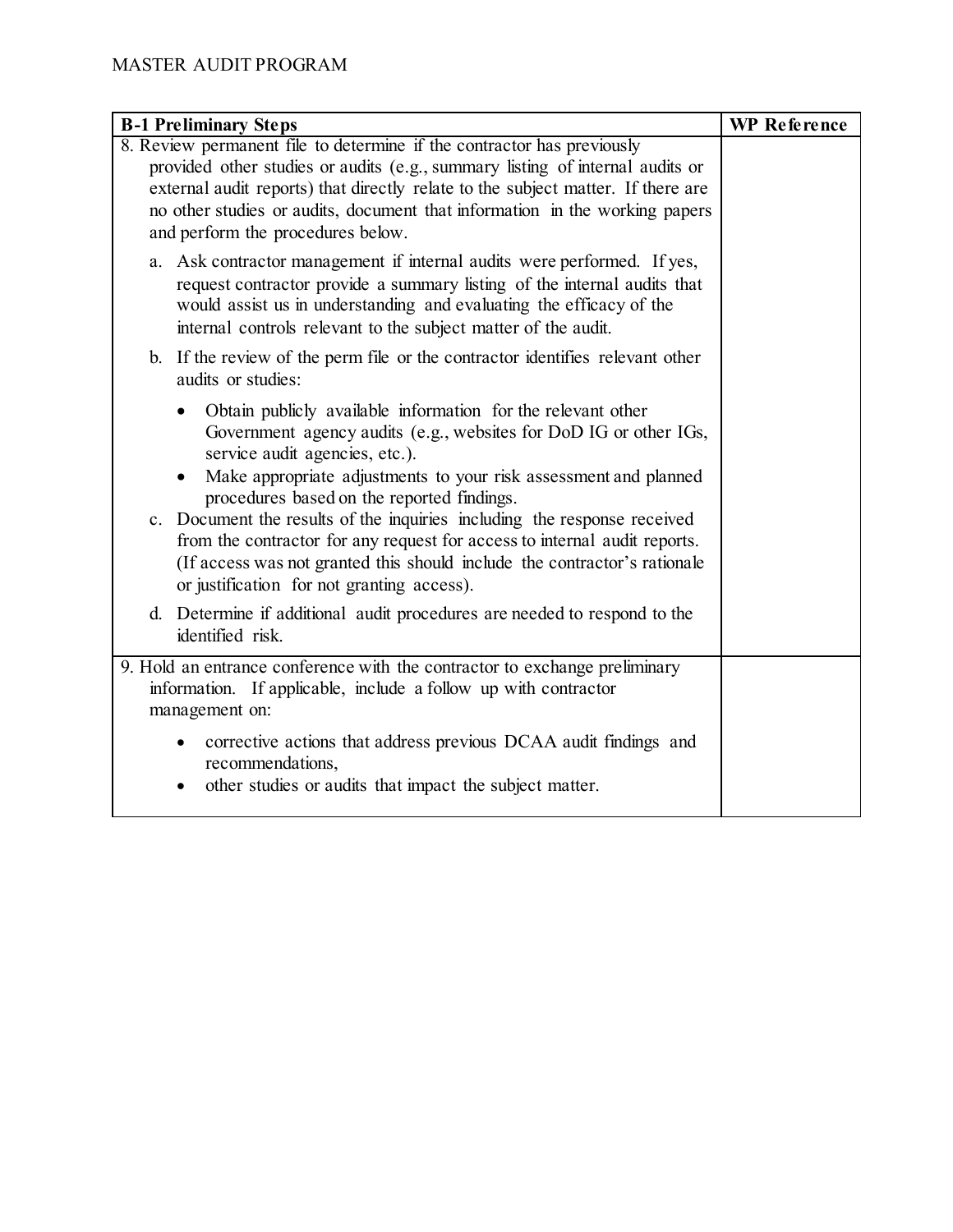| <b>B-1 Preliminary Steps</b>                                                                                                                                                                                                                                                                                    | <b>WP Reference</b> |
|-----------------------------------------------------------------------------------------------------------------------------------------------------------------------------------------------------------------------------------------------------------------------------------------------------------------|---------------------|
| 10. During the entrance conference, or other appropriate meeting, make<br>specific inquiries of contractor management and other appropriate parties<br>regarding the following:                                                                                                                                 |                     |
| a. Their knowledge of any actual, suspected, or alleged fraud or<br>noncompliance with laws and regulations affecting the period of time<br>corresponding to the subject matter under audit. (AT-C 205.32)                                                                                                      |                     |
| b. Whether any investigations or legal proceedings, that are significant to<br>the engagement objectives, have been initiated or are in process with<br>respect to the period of time corresponding to the subject matter.<br>(GAGAS 7.14)                                                                      |                     |
| c. The existence of other audits and studies (performed by other than<br>DCAA) that relate to the subject matter under audit. If yes, have the<br>contractor explain the audits and studies performed, any related findings<br>or recommendations, and any contractor corrective actions taken.<br>(GAGAS 7.13) |                     |
| Note: Specifically document in the working papers; the inquiries and the<br>corresponding responses as well as how the responses affect the<br>performance of the engagement.                                                                                                                                   |                     |
| 11. Issue a notification letter to the contractor regarding the audit in<br>accordance with CAM 4-302.3.                                                                                                                                                                                                        |                     |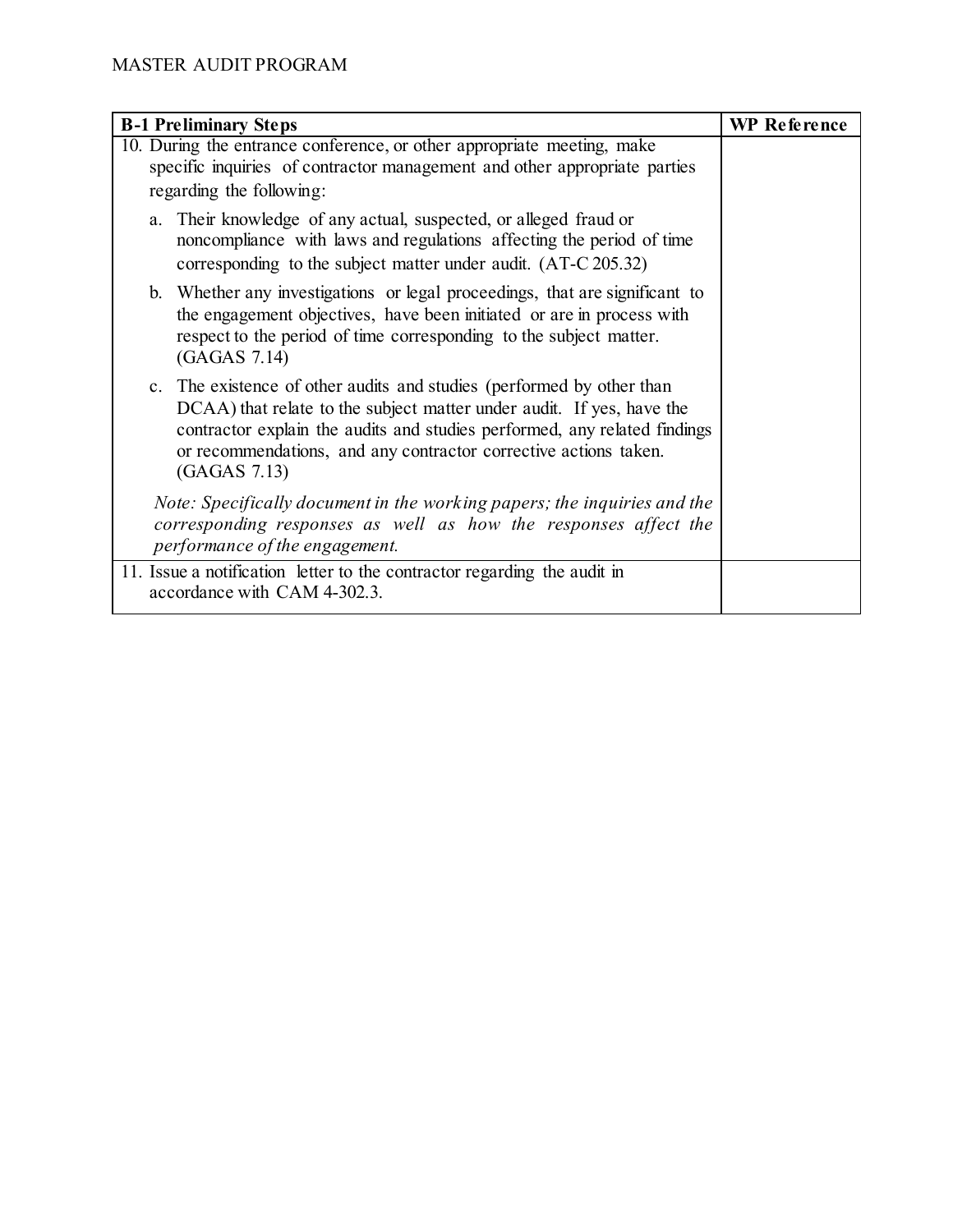| <b>B-1 Preliminary Steps</b>                                                                                                                                                                                                                                                                                                                                                                                                                                                                                                                                                                                                                                                                                                                                                                                                                                                                                                                                                                                          | <b>WP</b> Reference |
|-----------------------------------------------------------------------------------------------------------------------------------------------------------------------------------------------------------------------------------------------------------------------------------------------------------------------------------------------------------------------------------------------------------------------------------------------------------------------------------------------------------------------------------------------------------------------------------------------------------------------------------------------------------------------------------------------------------------------------------------------------------------------------------------------------------------------------------------------------------------------------------------------------------------------------------------------------------------------------------------------------------------------|---------------------|
| 12. Based on the team's understanding of the criteria, subject matter, and<br>the contractor and its environment, hold a planning meeting with the<br>audit team (at a minimum, Supervisor and Auditor) to discuss and<br>identify potential material noncompliances, whether due to error or<br>fraud, that could affect the subject matter. The discussion should<br>include:                                                                                                                                                                                                                                                                                                                                                                                                                                                                                                                                                                                                                                       |                     |
| relevant prior audit experience (e.g., questioned cost, relevant reported<br>estimating or accounting system deficiencies),<br>relevant aspects of the contractor and its environment,<br>$\bullet$<br>risk of material noncompliance due to fraud (e.g., the extent of financial<br>$\bullet$<br>incentives, pressures to meet budget or contractual commitments, and<br>opportunities to commit and conceal fraud). Consider the DoD IG<br>website Fraud Detection Resources for Auditors for common fraud risk<br>factors. Copy link and paste into web browser,<br>other factors identified that increase the risk of material noncompliance<br>with laws and regulations, and<br>the audit team's understanding of relevant key internal controls.<br>$\bullet$<br>Document the factors identified that increase the risk of material<br>noncompliance due to error or fraud that could affect the subject matter,<br>and design audit procedures to respond to the increased risk of material<br>noncompliance. |                     |
| Communication among audit team members should continue as needed<br>throughout the audit regarding the risk of misstatement and noncompliance<br>due to error or fraud.                                                                                                                                                                                                                                                                                                                                                                                                                                                                                                                                                                                                                                                                                                                                                                                                                                               |                     |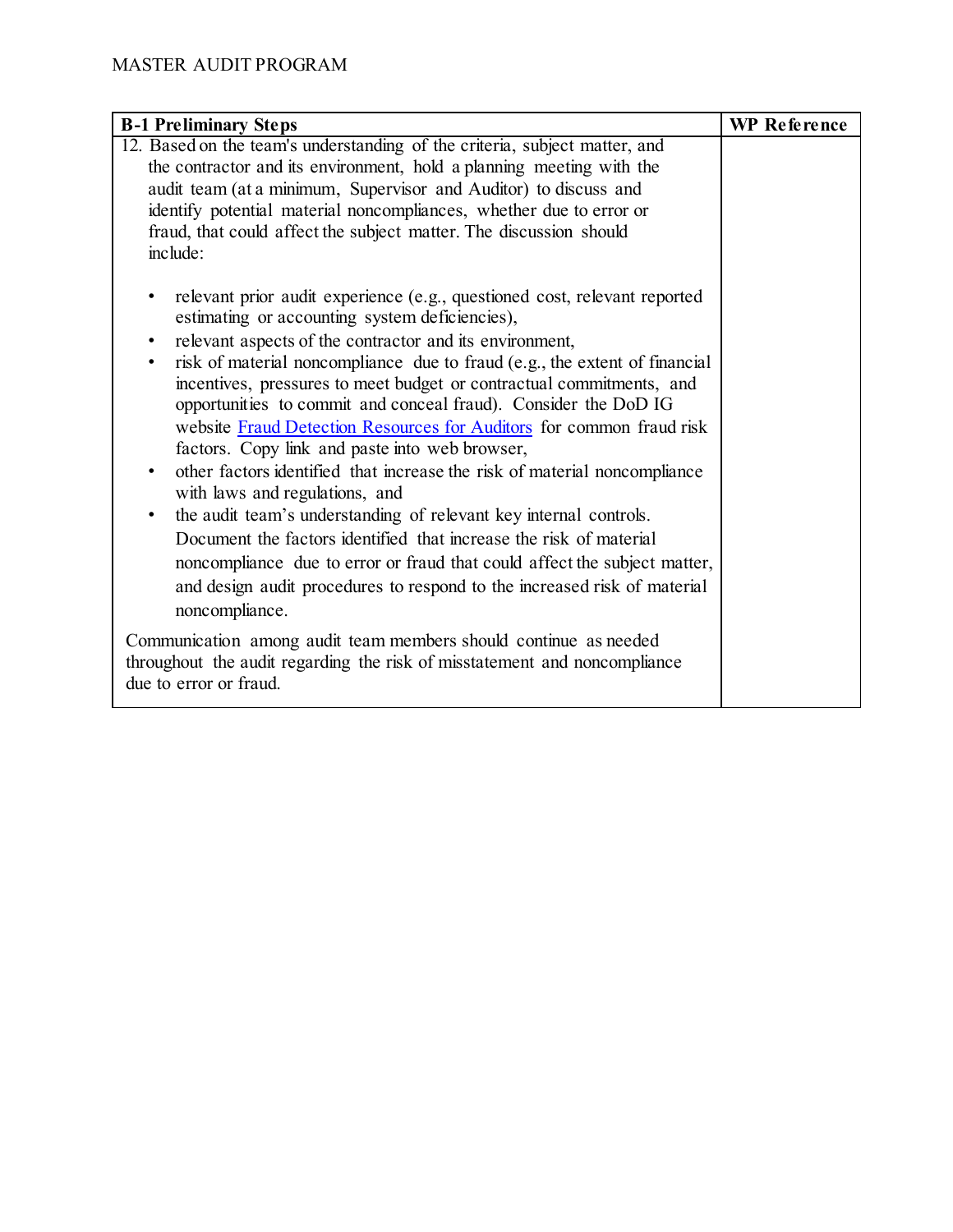| <b>C-1 Verification of Purchases Existence and Consumption</b>                                                                                                                                                                                                                                                                                                                                                 | <b>WP</b> Reference |
|----------------------------------------------------------------------------------------------------------------------------------------------------------------------------------------------------------------------------------------------------------------------------------------------------------------------------------------------------------------------------------------------------------------|---------------------|
| Version 3.0, dated July 2020                                                                                                                                                                                                                                                                                                                                                                                   |                     |
| 1. Obtain the appropriate contractor accounting records that support the direct<br>charges to contracts and provide the detail of materials and services<br>purchased from an immediately prior accounting/reporting period<br>(preceding day, week, or month) (CAM 6-302f & g).                                                                                                                               |                     |
| 2. Select an appropriate sample from the contractor's accounting records.                                                                                                                                                                                                                                                                                                                                      |                     |
| 3. Physically locate all sample material items and/or verify that the sample<br>services have been received/performed. Determine if any assistance is<br>required for any off-site locations. Request and track the assistance in<br>accordance with CAM 6-805 and CAM Figure 6-8-1. (MAAR 12)                                                                                                                 |                     |
| 4. If the selected parts are not located at the contractor's facilities, the auditor<br>needs to perform sufficient follow-up effort. Similarly, if selected<br>purchased services are not being performed at the primary contractor's<br>location, sufficient follow-up effort is required to verify the services are<br>being performed. Follow-up effort could include:                                     |                     |
| a. Request confirmation of the existence of selected parts and/or the<br>performance of purchased services from the cognizant offsite auditors.                                                                                                                                                                                                                                                                |                     |
| b. Review shipping and receiving documents.                                                                                                                                                                                                                                                                                                                                                                    |                     |
| c. Make inquiries to contractor and/or Government personnel and confirm<br>through other corroborating evidence.                                                                                                                                                                                                                                                                                               |                     |
| 5. Obtain purchase orders for the sampled materials/services and trace to<br>receiving reports.                                                                                                                                                                                                                                                                                                                |                     |
| 6. Match receiving reports to vendor invoices.                                                                                                                                                                                                                                                                                                                                                                 |                     |
| 7. Verify that the sampled items were:                                                                                                                                                                                                                                                                                                                                                                         |                     |
| a. Needed for the contract, by comparing purchase requisitions or purchase<br>orders to contract requirements and/or bill of materials.                                                                                                                                                                                                                                                                        |                     |
| b. Purchased in reasonable quantity. If a MMAS business system<br>examination is planned for the current fiscal year at this contractor, this<br>step should not be included in the MAAR 13 review, since it is covered<br>in greater detail in the MMAS business system examination.                                                                                                                          |                     |
| c. Purchased at a prudent price. If a MMAS business system examination<br>is planned for the current fiscal year at this contractor, this step should<br>not be included in the MAAR 13 review, since it is covered in greater<br>detail in the MMAS business system examination. All significant<br>transactions involving charging to Government contracts on a basis<br>other than cost should be reviewed. |                     |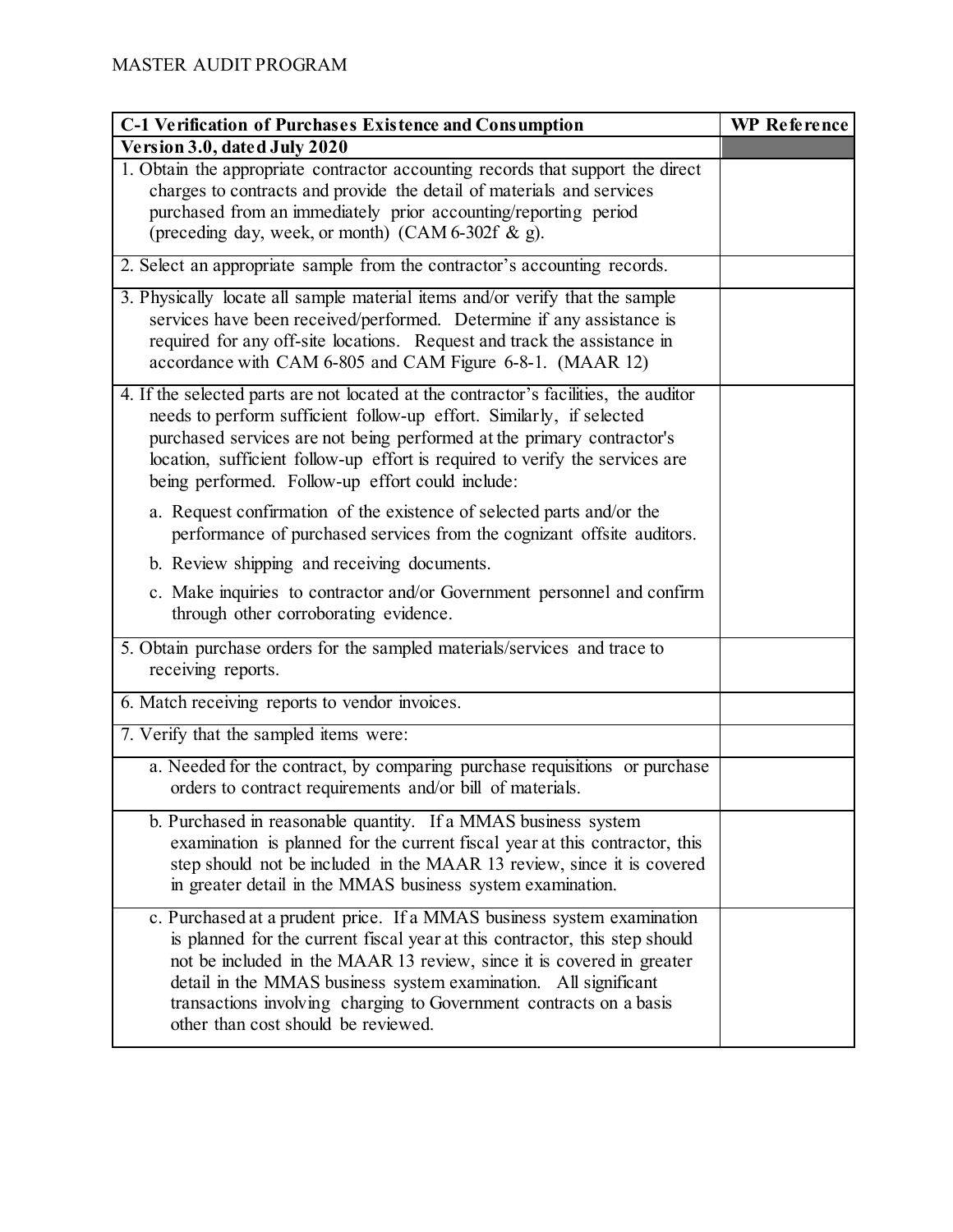| <b>C-1 Verification of Purchases Existence and Consumption</b>                                                                                                                                                                                                                                              | <b>WP</b> Reference |
|-------------------------------------------------------------------------------------------------------------------------------------------------------------------------------------------------------------------------------------------------------------------------------------------------------------|---------------------|
| d. Used on the contract. When materials are requisitioned from stores,<br>audit tests should include items charged to work orders or similar<br>records.                                                                                                                                                    |                     |
| e. Properly accounted for as to initial charge, transfer in or out, and residual<br>value in the accounting records. Miscellaneous costs associated with<br>material purchases, such as transportation, charged directly or as items<br>of indirect costs should be reviewed, if material or risk warrants. |                     |
| f. Considered properly for make or buy.                                                                                                                                                                                                                                                                     |                     |
| 8. Perform a follow-up of any back-ordered materials. Verify that these<br>materials were either received at a later date or deleted from applicable<br>vendor invoices.                                                                                                                                    |                     |

| <b>D-1 Development of Findings</b>                                                                                                                                                                                | <b>WP</b> Reference |
|-------------------------------------------------------------------------------------------------------------------------------------------------------------------------------------------------------------------|---------------------|
| Version 3.0, dated July 2020                                                                                                                                                                                      |                     |
| 1. Document the sample audit results.                                                                                                                                                                             |                     |
| 2. Discuss audit results with the audit supervisor.                                                                                                                                                               |                     |
| 3. If applicable, determine if material mischarges disclosed represent isolated<br>instances or indicate more widespread conditions.                                                                              |                     |
| 4. Determine any costs questioned related to material mischarges.                                                                                                                                                 |                     |
| 5. If conditions which raise a reasonable suspicion of fraudulent or other<br>suspected irregular activities are disclosed and cannot be resolved by audit,<br>promptly report these as described in CAM 4-702.4. |                     |
| 6. Incorporate any assist audits, and follow-up on any outstanding assist audits.                                                                                                                                 |                     |